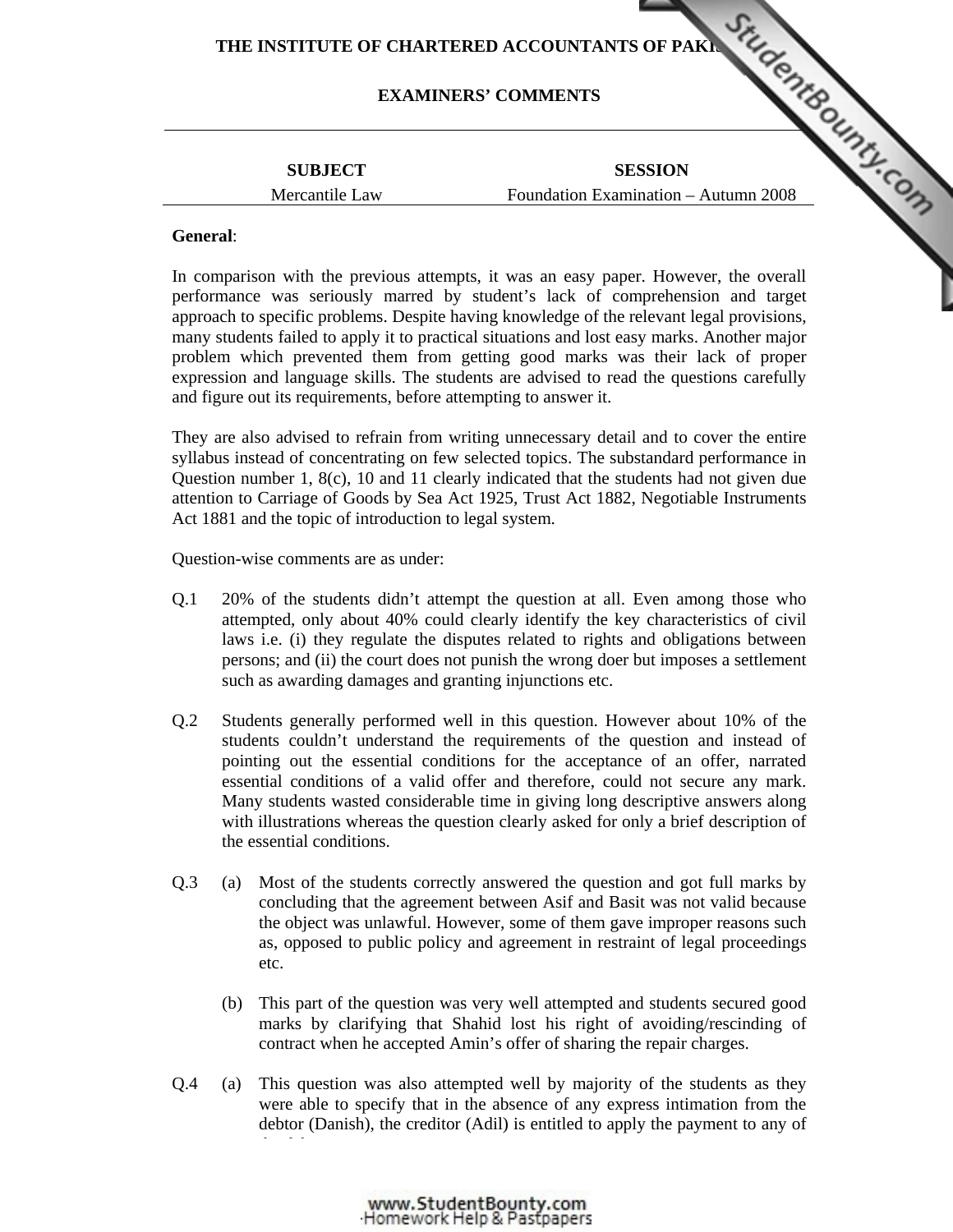- *Examiners' Comments on Mercantile Law ALCO*<br>
<sup>41</sup> Autempted well. Majority of the student continuing guarantee and therefore<br>
<sup>200</sup> ergards future transactions<br>
<sup>4</sup> due at the time of such<br>
<sup>4</sup> COM (b) This part of the question was attempted well. Majority of the students  $\alpha$ able to identify that it was a case of a continuing guarantee and therefore guarantor (Ameen) was entitled to revoke it as regards future transactions but will remain liable for the amount which would be [due at the time of such](http://www.studentbounty.com/)  revocation.
- Q.5 The question was attempted by almost all the students but very few of them managed to secure good marks. They were required to explain as to how compensation will be determined in the given circumstances along with the reasons thereof. Instead, majority of the answers contained irrelevant details such as explanation of the meanings of Liquidated damages, Ordinary damages, Special damages, penalties etc.
- Q.6 (a) Most of the candidates correctly explained the term pledge but failed to identify the circumstances under which a pledge made by non-owner would be valid even without having been authorized by the owner. They were expected to cover the following situations in their answers:
	- Pledge by mercantile agent, refer section 178 of Contract Act, 1872.
	- Pledge by person in possession of goods under a voidable contract, refer section 178-A of the Contract Act, 1872.
	- Seller in possession of goods after sale, refer section 30(1) of the Sale of Goods Act, 1930.
	- Buyer in possession of goods under an agreement to sell, refer section 30(2) of the Sale of Goods Act, 1930.

 Few students only provided the headings as given above without giving any description and therefore lost most of the marks.

- (b) This was an easy and scoring part of the question. However, performance remained average as many students repeated the same points again and again whereas many of them got confused and stated the principal's responsibilities towards the agent instead of mentioning the agents duties towards the principal.
- Q.7 (a) Performance remained poor. Most of the students were unable to state the rights of the aggrieved partner who rightfully rescinds the partnership contract on account of fraud and misrepresentation by other partners. These rights have been specified in Section 52 of the Partnership Act, 1932.
	- (b) The performance in this part of the question also remained average. Very few of the candidates got full marks as most of them applied their general understanding of the subject or the knowledge which they have gained while studying partnership accounts instead of answering in accordance with section 48 of the Partnership Act, 1932.

www.StudentBounty.com Homework Help & Pastoapers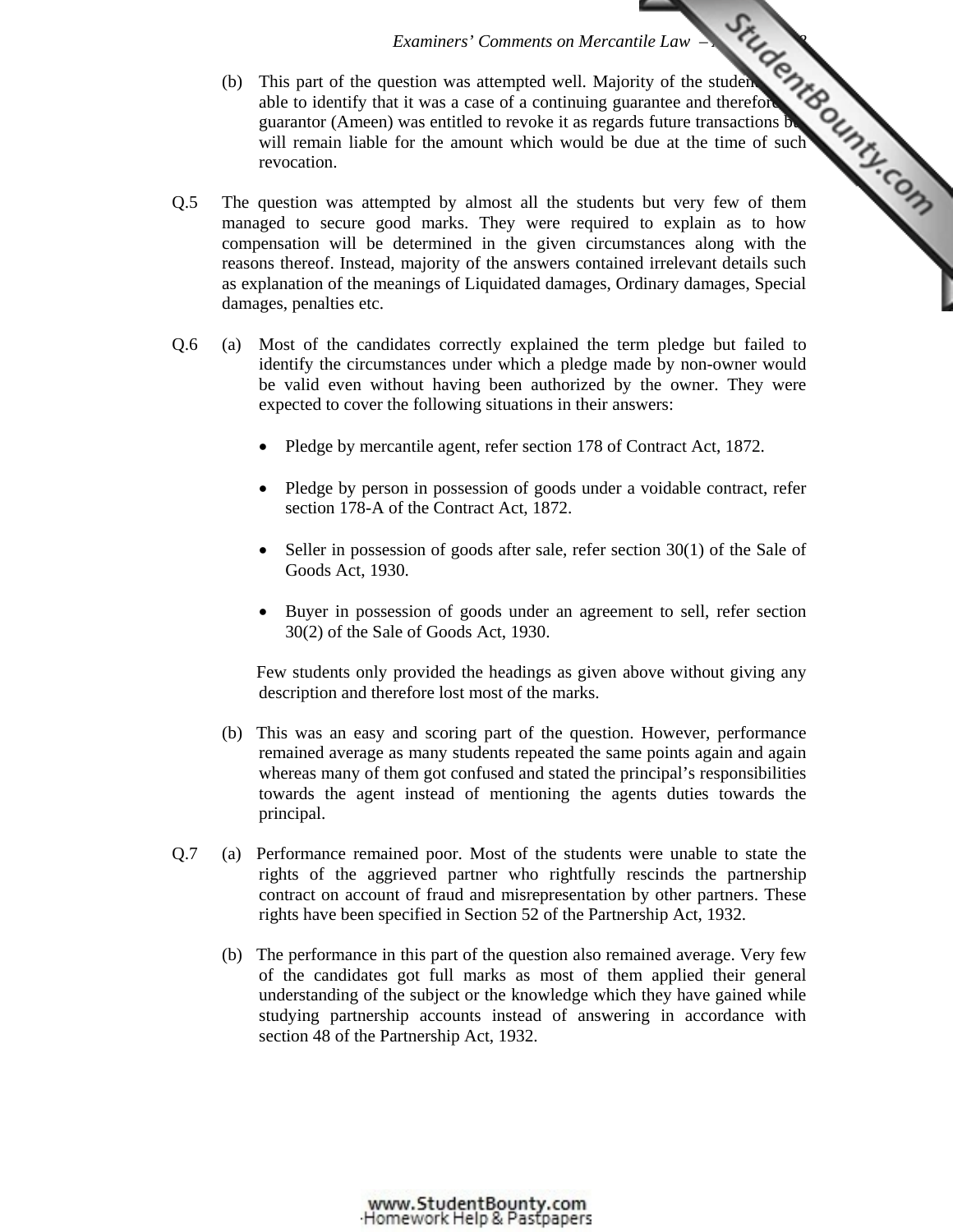- *Examiners' Comments on Mercant[ile Law Autumn 2008](http://www.studentbounty.com/)*   $(c)$  The performance in this part remained below average. Although students were able to declare correctly that Asad's suit for dissolution is likely to be successful, yet most of them were unable to give proper reasons to support their point of view. A large number of students listed situations where a particular partnership could generally be dissolved or where a partnership could be dissolved by court. Such details were not required as the question had sought opinion on a specific situation.
- Q.8 (a) Most of the students attempted to answer this part of the question. However, their performance remained average mainly due to the lack of understanding of the concept of accommodation bill. The answer was required to be based on Section 44 of the Negotiable Instruments Act, 1881 according to which the acceptor of the bill i.e. Ghazi was only liable to the drawer i.e. Faisal, to the extent of the consideration received i.e. Rs. 30,000.

 On the other hand, according to the situation in sub part (ii) of the question, Hamid was entitled to recover the full amount from Ghazi i.e. Rs. 45,000 because Hamid was a holder in due course. Most of the students who secured passing marks in this part could only explain to the extent discussed above. Very few could mention the following:

- If Ghazi is unable to pay, Hamid can recover the full amount i.e. Rs. 45,000 from Faisal.
- If Ghazi makes payment of Rs. 45,000 to Hamid, Ghazi can recover Rs. 15,000 from Faisal.
- (b) This part of the question was quite straightforward and easy, but again many of the students failed to properly define the term "Ambiguous Instrument" in accordance with Section 17 of the Negotiable Instruments Act, 1881. Many students simply wrote "An Instrument which has some ambiguity is called an Ambiguous Instrument".
- (c) The performance in this part of the question was very poor as most of the students failed to list down the rules for determining the compensation payable on dishonour of a negotiable instrument, as laid down in Section 117 of the Negotiable Instruments Act, 1881. Many students discussed various kinds of negotiable instruments or tried to explain the parties who would be responsible in case the instrument is dishonoured by the drawer, which was totally irrelevant.
- Q.9 (a) Most of the students answered this part of the question correctly i.e. in accordance with Section 17 (2) of the Sale of Goods Act, 1930.
	- (b) This was a simple question based on Sale of Goods Act, 1930 but performance was far below expectation. Almost all the students wrote about claiming damages but failed to mention the right to claim specific performance (Section 58) or the right of recovery of price paid along with interest at reasonable rate [Section 61 (2b)].
	- (c) This part of the question related to place and time of delivery of goods. The rules relating to place of delivery have been narrated in Section 36 (1) of the Sale of Goods Act, 1930 whereas those relating to time of delivery are given in Section 36(2) and Section 36(4). The performance remained average as

www.StudentBounty.com Homework Help & Pastpapers